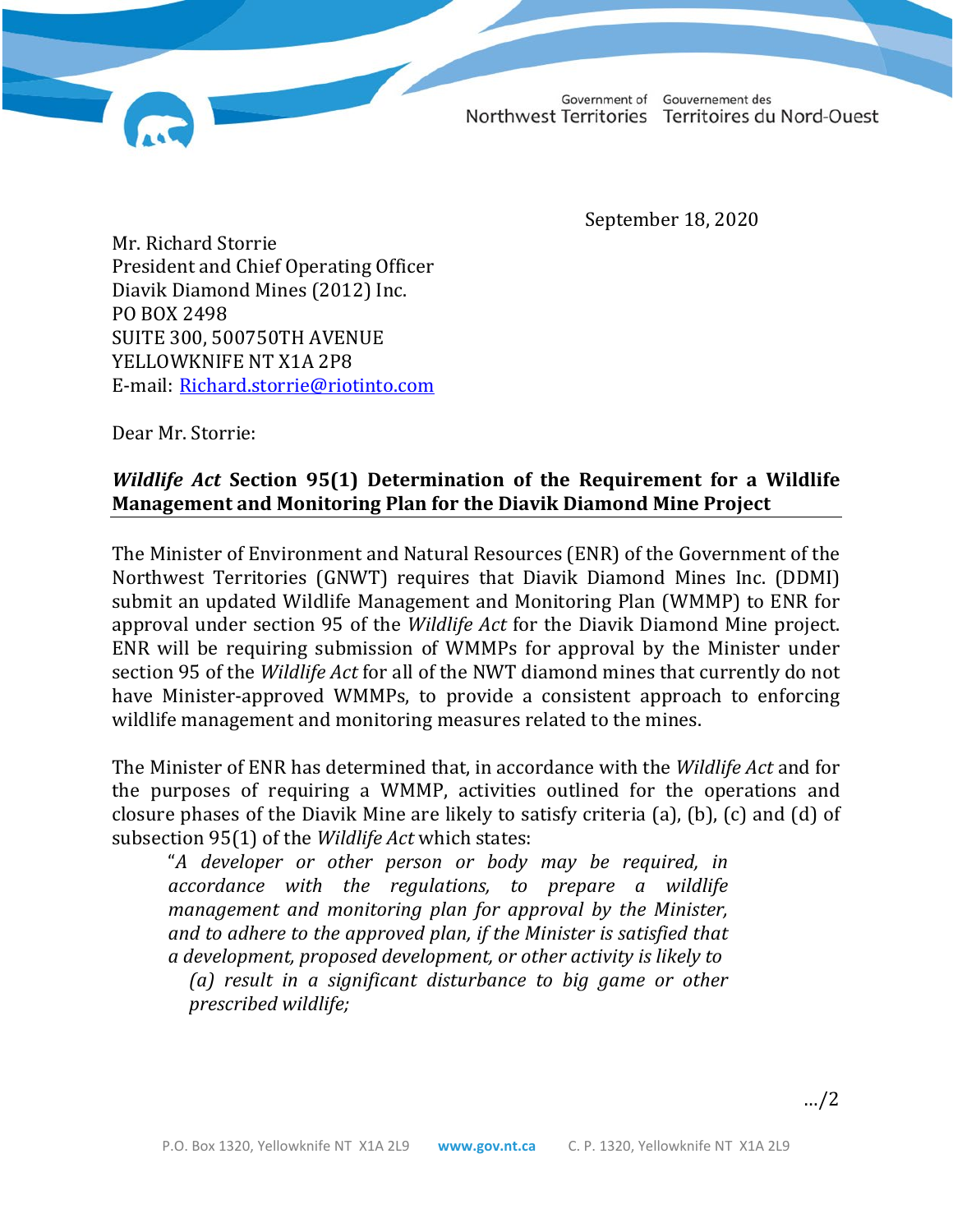*(b) substantially alter, damage or destroy habitat; (c) pose a threat of serious harm to wildlife or habitat; or (d) significantly contribute to cumulative impacts on a large number of big game or other prescribed wildlife, or on habitat.*"

This determination largely reflects the potential impacts of the project on the Bathurst barren-ground caribou herd, whose population has declined by 98% since the 1980s, and the Threatened status of barren-ground caribou in the NWT. Habitat changes due to climate change, industrial development, and wildfires, as well as predation pressures are identified as threats contributing cumulatively to impacts on barren-ground caribou according to both science and traditional knowledge[1.](#page-1-0) A [range plan](https://www.enr.gov.nt.ca/en/bathurst-caribou-range-plan-plan-pour-laire-de-repartition-des-caribous-de-bathurst) for the Bathurst barren-ground caribou herd was finalized in August 2019. The Diavik Mine site occurs within range assessment area 2 (which is at a Cautionary status for levels of human land-caused disturbance). The mine site also falls within the centre of habitation for the herd and is within the summer and late summer core seasonal ranges.

Activities that will occur during the Operations and Closure phase of the project that have the potential to satisfy the above noted criteria under subsections 95(1) of the *Wildlife Act* include:

- Winter access road construction and operation potential for sensory disturbance to caribou and serious harm to wildlife through animal-vehicle collisions.
- Storage and disposal of wastes, including wildlife attractants potential for serious harm to wildlife attracted to waste storage facilities and resulting human-wildlife interactions.
- Blasting, hauling, use of heavy equipment potential to create significant sensory disturbance to big game.
- Decommissioning and dismantling all mine infrastructure and dikes during mine closure - potential for sensory disturbance to big game species and serious harm to wildlife (e.g. destruction of nests).

ENR acknowledges that DDMI has an existing Wildlife Monitoring Program that was originally drafted in 2002, and updated in 2013. The Wildlife Monitoring Program was required under Article VII of the Environmental Agreement for the mine. On February 12, 2020, the Environmental Monitoring Advisory Board (EMAB) requested that DDMI prepare and submit an up-to-date Wildlife Monitoring

<span id="page-1-0"></span><sup>1</sup> Conference of Management Authorities. 2020. Recovery Strategy for Barren-ground Caribou (*Rangifer tarandus groenlandicus*) in the Northwest Territories. Conference of Management Authorities, Yellowknife, NWT.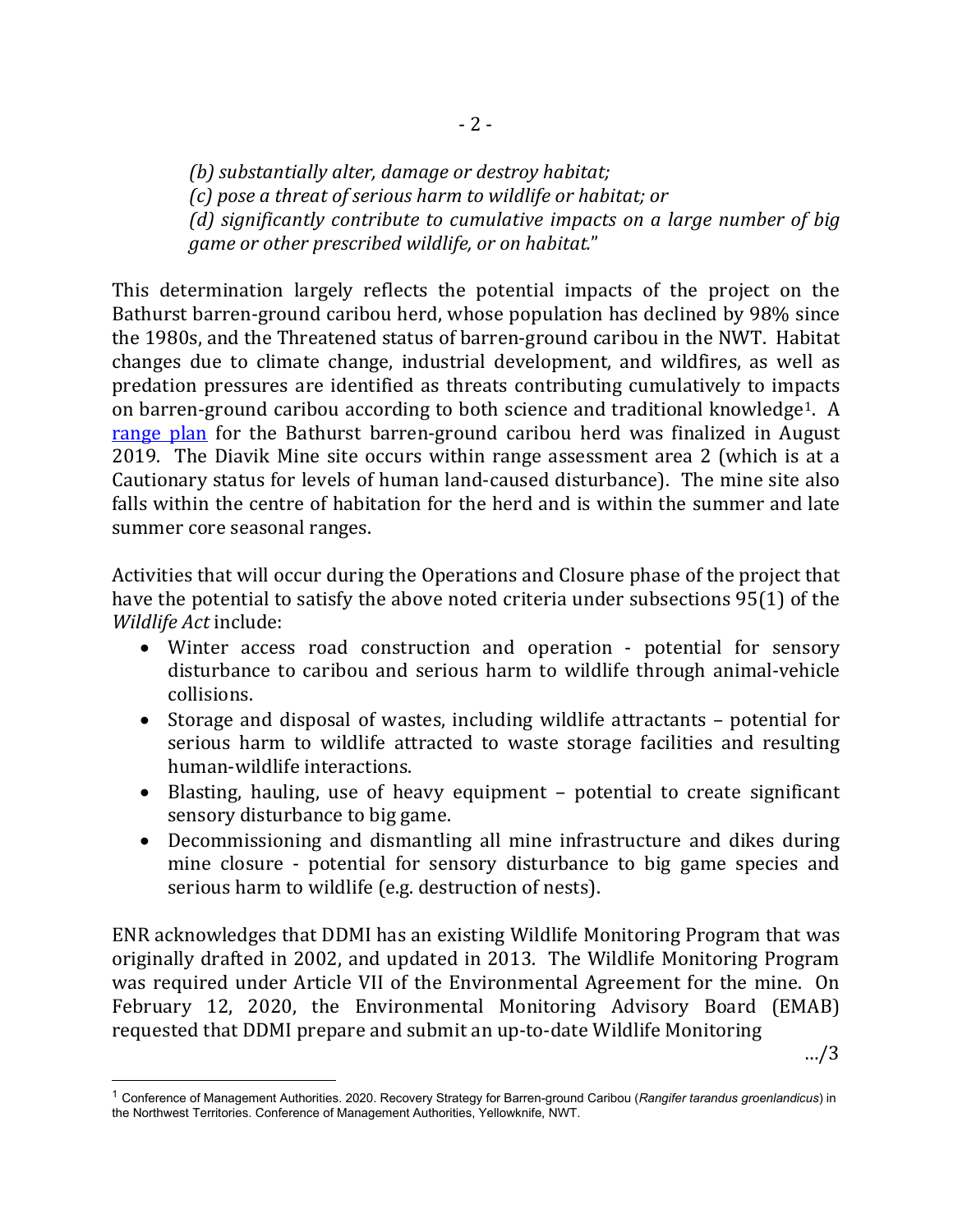Program description. On February 21, 2020 DDMI committed to submitting an updated WMMP by June 2020 that would align with the GNWT's WMMP guidelines. In advance of this submission, EMAB provided a number of recommendations to DDMI regarding updates to the wildlife monitoring programs on June 26, 2020.

ENR acknowledges that DDMI submitted an updated WMMP to EMAB on July 25, 2020. Several changes to the WMMP from the 2013 Wildlife Monitoring Program description reflect the findings of DDMI's 2019 Wildlife Monitoring Report. In particular, DDMI has proposed to remove aerial surveys of barren-ground caribou to monitor the zone of influence (ZOI) of the mine from the WMMP based on Golder Associates' (Golder) most recent analysis of aerial survey data which concluded that there was no ZOI influence. ENR commissioned an expert review of Golder's analysis and conclusions, and submitted the findings of this review with ENR's comments on the 2019 Wildlife Monitoring Report to EMAB and DDMI on August 26, 2020. This expert review concluded that Golder's analytical approach was flawed and was incapable of actually testing for a ZOI. As such, ENR is of the view that further discussion about the methods and data analyses used to test for ZOI is warranted before deciding whether to rule out inclusion of aerial surveys in the WMMP. ENR has also provided further comments on the July 2020 version of the WMMP in Attachment 1 to this letter.

ENR acknowledges the difficult circumstances currently posed by restrictions related to the COVID-19 pandemic which may be impacting normal operations at the mines. We also acknowledge the need to reconvene the Technical Task Group (TTG) to finalize the guidance document for caribou ZOI monitoring at the mines. ENR intends to hold a meeting of the TTG in fall 2020. In addition to discussion of ZOI monitoring for caribou, this meeting will also include discussion about the future of DNA-based grizzly bear and wolverine monitoring programs.

Recognizing the above circumstances, ENR requires that DDMI submit a **Tier 3** WMMP for approval **by April 01, 2021**. This should also allow sufficient time for DDMI to consider any further comments and recommendations from EMAB on the WMMP, as well as the outcomes of the next TTG meeting and finalization of the ZOI guidance document in the version of the WMMP submitted to ENR for approval.

In accordance with subsection 95(2) of the *Wildlife Act*, the WMMP submitted for approval must include: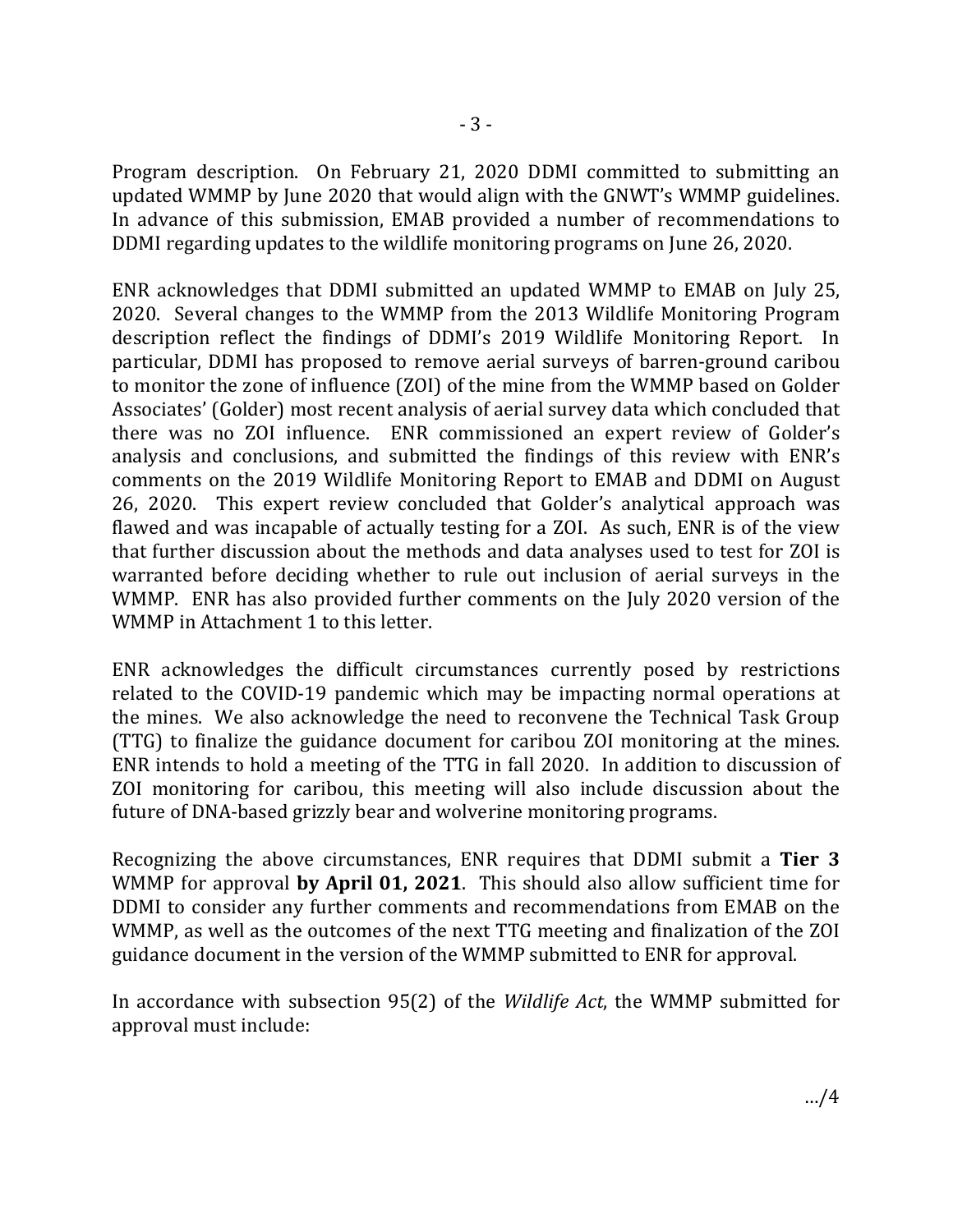*(a) a description of potential disturbance to big game and other wildlife included in the regulations, potential harm to wildlife and potential impacts on habitat;*

*(b) a description of measures to be implemented for the mitigation of potential impacts;*

*(c) the process for monitoring impacts and assessing whether mitigative measures are effective; and*

*(d) other requirements that are outlined in the regulations.*

The updated WMMP should be consistent with current version (July 2019) of the ENR's WMMP Process and Content Guidelines available at ENR's WMMP Process and Content Guidelines available at [www.enr.gov.nt.ca/en/services/wildlife-management-and-monitoring-plans.](http://www.enr.gov.nt.ca/en/services/wildlife-management-and-monitoring-plans)

The content requirements and different tiers of WMMPs are described in Section 5 and Appendix 2 of the guidelines.

Upon receipt of the WMMP, ENR will initiate a 30 calendar day public comment period, as per ENR's WMMP Process and Content Guidelines. Based on ENR's review and the comments received from other parties, ENR will notify DDMI of required revisions to the WMMP, if any, before its approval. Following any subsequent revisions to the WMMP, if required, ENR will provide DDMI with a written notice of approval, conditional approval or rejection of the WMMP within 30 calendar days. The notification will also be posted to the MVLWB public registry.

Sincerely,

Pin Kelly

Erin Kelly, Ph.D. Deputy Minister Environment and Natural Resources

Attachment

c. Dr. Brett Elkin A/Assistant Deputy Minister, Operations Environment and Natural Resources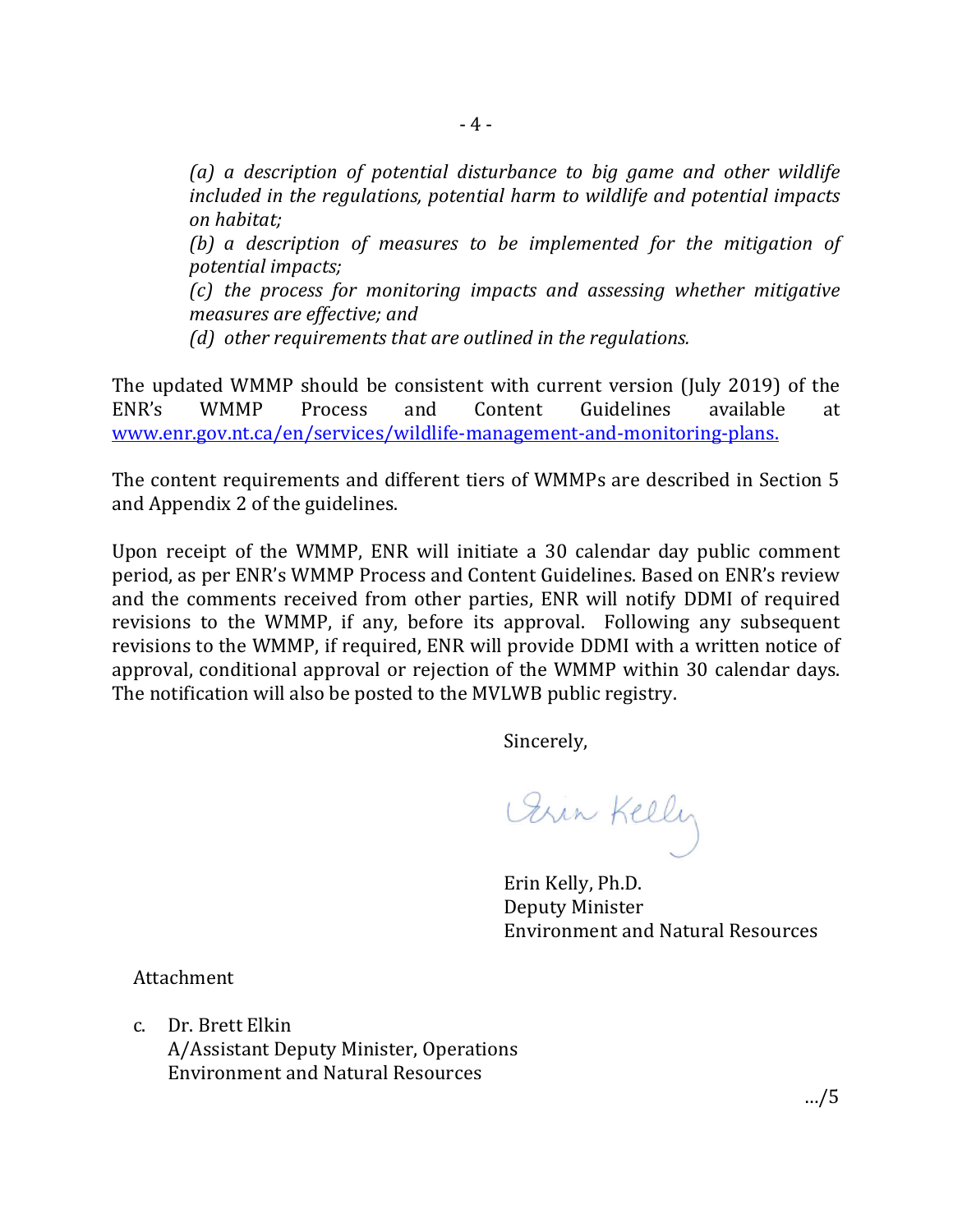Mr. Nathan Richea A/Assistant Deputy Minister, Environment and Climate Change Environment and Natural Resources

Ms. Karin Clark A/Director, Wildlife and Fish Environment and Natural Resource

Grand Chief George Mackenzie Tłįcho Government

Chief Daryl Boucher-Marlowe and Band Council Łutsel K'e Dene First Nation

Chief Edward Sangris Dettah, Yellowknives Dene First Nation

Chief Ernest Betsina Ndilǫ, Yellowknives Dene First Nation

Mr. Stanley Anablak President Kitikmeot Inuit Association

Mr. Bruno Croft Superintendent, North Slave Region Environment and Natural Resources

Ms. Anneli Jokela A/Executive Director Wek'èezhı̀ı Land and Water Board

Ms. Shelagh Montgomery Executive Director Mackenzie Valley Land and Water Board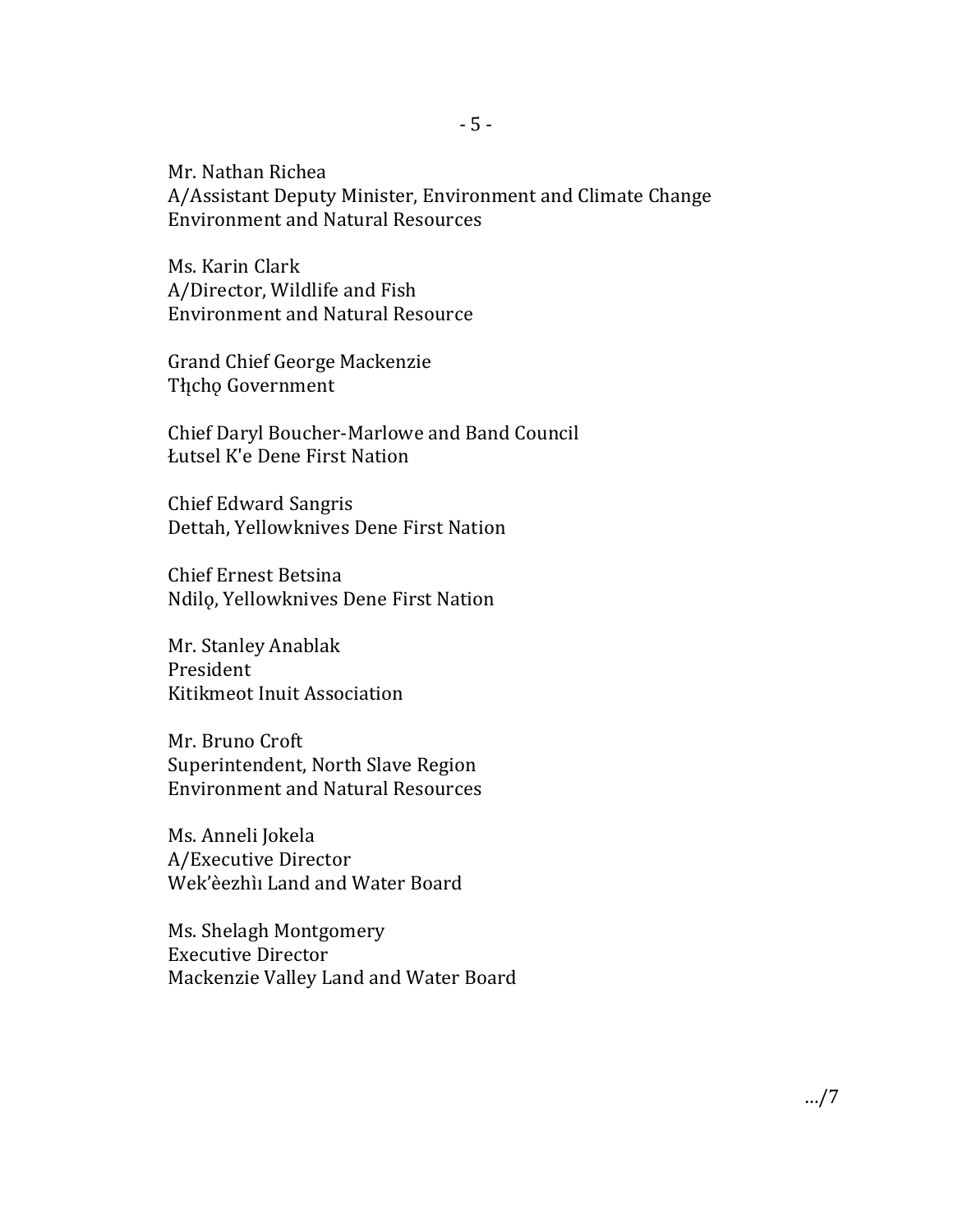Mr. Jimmy Noble Jr. Deputy Minister Department of Environment, Government of Nunavut

Mr. Matt Spence Regional Director General Crown-Indigenous Relations and Northern Affairs Canada

Ms. Georgina Williston Head, Environmental Assessment North Environment and Climate Change Canada

Mr. Glen Guthrie Director, Wildlife Lands and Environment Łutsel K'e Dene First Nation

Mr. Geoff Clark Director, Lands, Environment & Resources Kitikmeot Inuit Association

Mr. Paul Emingak Executive Director Kitikmeot Inuit Association

Ms. Violet Camsell-Blondin Manager, Lands Regulation Tłįchę Government

Ms. Laura Duncan Tłįcho Executive Officer Tłįcho Government

Ms. Grace Mackenzie Mines Liaison Officer Tłįchę Government

Mr. William (Bill) Enge President North Slave Métis Alliance